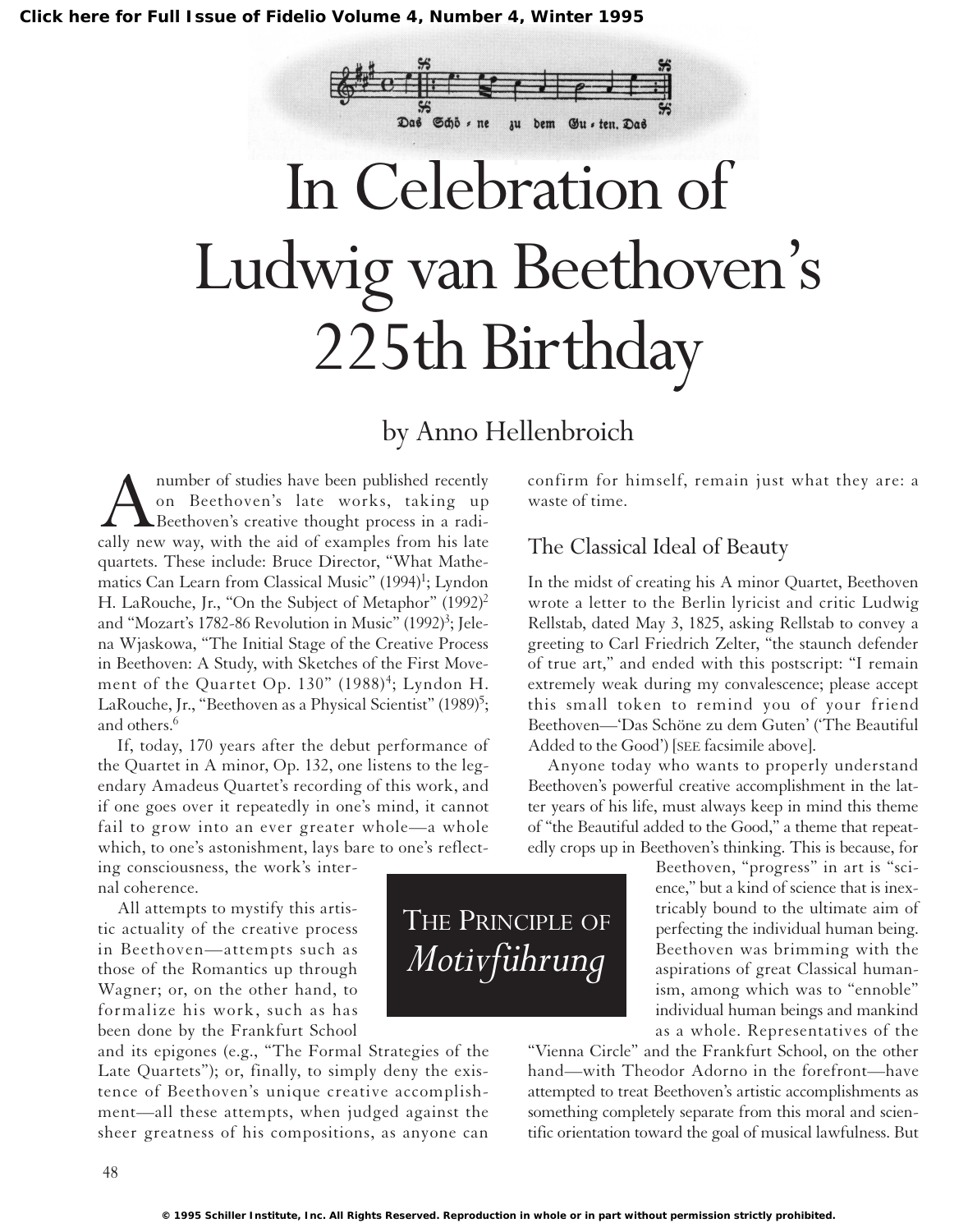

*Ludwig van Beethoven (center) and the Razumovsky quartet. To the left are Joseph Haydn (seated), Beethoven's student Carl Czerny (standing), Princess Lichnowsky (standing) and the Baroness Dorothea of Erdmannsdorf (at piano). The violinist Ignaz Schuppanzigh is standing to the right of Beethoven.*

to deny the connection between these fundamental convictions and the ideal of Beauty in the late quartets, means not to understand Beethoven at all.

#### Evidence of How Beethoven Worked

The celebration of Beethoven's 225th birthday is a good occasion to gain a new grip on what "creative thought processes" actually are. Amid the currently prevailing ideology of "information theory," Beethoven's work shines out like a solitary beacon of creative Reason. And more than with any other artist, there exists a wealth of written evidence of his compositional working methods. Beethoven's correspondence with his publishers, for example, provides us with a good insight into his precise, indeed excruciatingly meticulous, examination of works being prepared for publication. The more than seven thousand sheets of sketches which have been found so far, some of them from pocket notebooks he used while taking walks, and some used as household sketchbooks for initial drafts, provide invaluable insight into how compositions grew under the composer's hands. So far, only a small portion of these sketches has been made available to the broader public through transcriptions and commentaries; unfortunately, the Beethoven Archive in Bonn continues to open up this treasure-chest much too slowly. On top of this, Beethoven's conversation notebooks, dating from the time of his increasing deafness,

contain entries by his countless visitors, as well as occasional entries by Beethoven himself. Almost all of these have now been published, and are an invaluable source. And if one also takes into account the countless reports written by contemporaries, it is truly possible to gain precise historical insight into how Beethoven thought and worked.

The sheer quantity of Beethoven's output during the years of the late quartets, was monumental. After receiving a commission in 1822 from Prince Galitzin for three quartets, Beethoven worked between 1822 and 1825 on the E-flat Major Quartet Op. 127, which was first performed on March 6, 1825. In 1824 and 1825 he composed the Quartet Op. 132 (first performed in September 1825). The Quartet Op. 130 was composed between May and November, 1825, the Op. 131 over the course of 1825-26, and the Quartet Op. 135, as well as the final version of Op. 130, were completed during the last two years of his life. For the Quartet Op. 131 in C minor alone, there are over six hundred sheets of sketches, which give us a peek inside the workshop of this "constructively" creative artist. And, as is perhaps more well known, during the same period, the Ninth Symphony (1822-24) and the monumental *Missa Solemnis* (1819-23) were also composed. Much of the labor of correcting, checking, and copying other works, such as the "Consecration of the House" Overture Op. 155, and the Bagatelles Op. 126, also falls into this same 1824-25 period.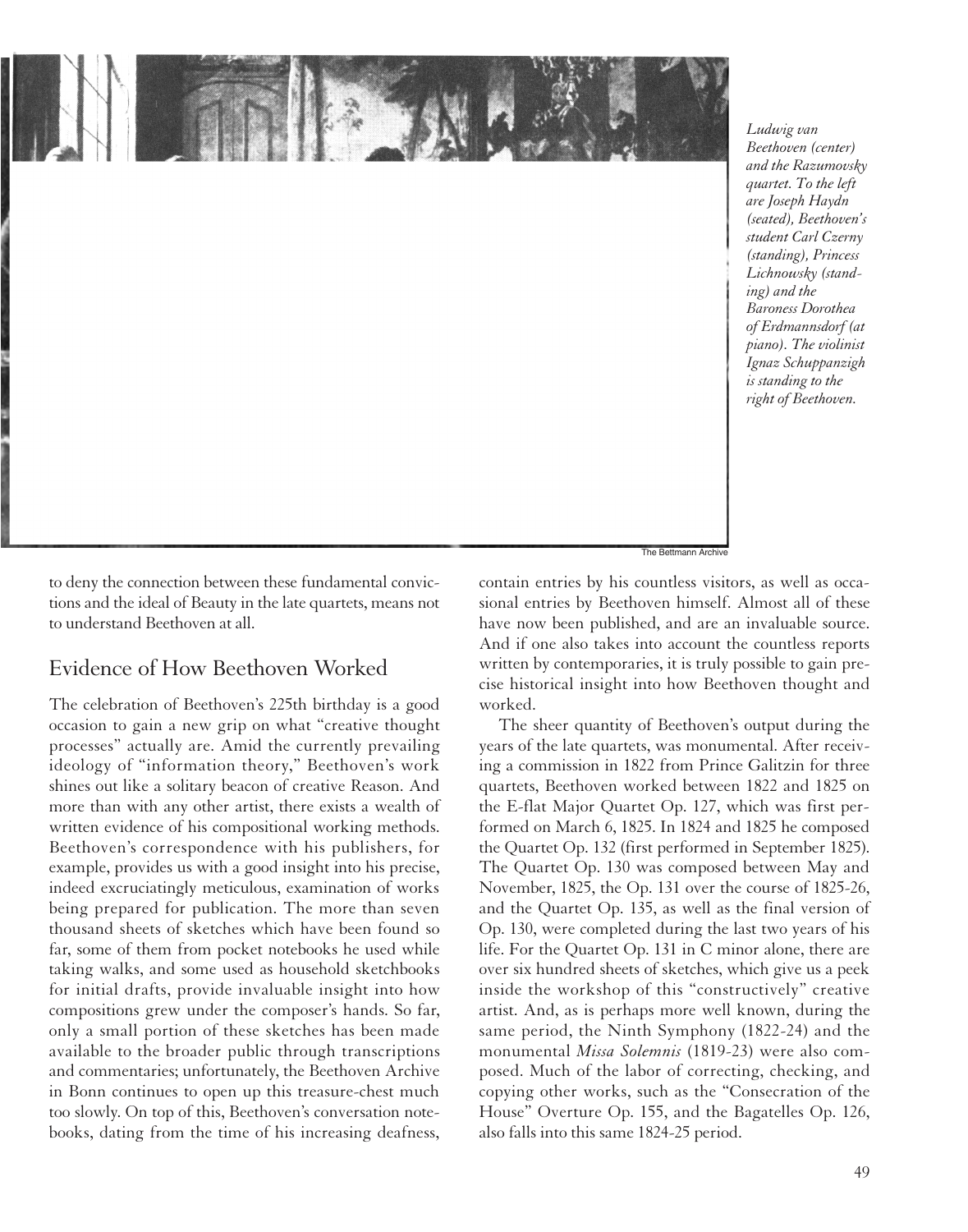#### The Late Works and the Musical Unit-Idea

Jelena Wjaskowa writes in her paper on the sketches for the first movement of the Quartet Op. 130, that "Beethoven belongs to that relatively rare type of composer, who 'record their own process of composition,' i.e., they set down on paper every thought which has occurred to them, every doubt, every variant—the entire course of the 'thought process' necessary for the realization of their intent." Concerning this creative process, Lyndon LaRouche wrote in his pioneering essay "Beethoven as a Physical Scientist": "It ought to be obvious that Beethoven's last quartets, beginning with the Op. 127, and including the Große Fuge Op. 133, must be treated as a unit-series of exposition of the same species of musical idea, in the same sense that the Op. 106, 109, 110, and 111, must be viewed as a unit-idea series. This sequence of unit-idea series, in Beethoven's last period of composition, begs comparison with a succession of stages of valid scientific revolutions. Each unit-series of compositions is much more than a specific musical composition; it is a musical scientific revolution, from which music must not turn backwards. Hence, the occurrence of these so emphatically in clusters of closely related compositions, even much more so than in Beethoven's earlier publishing practice."

This question of the "sequence of unit-idea series," ruled by the Classical ideal of Beauty, as the central theme of any work of Classical art, and of its aesthetic effect, was addressed by Friedrich Schiller in his philosophical essays. Schiller introduced a concept of "bounding," which later came to have an increasingly important influence in the development of geometry, and especially in the mathematics of Georg Cantor. Cantor defined "generative principles," as well as a "principle of bounding or constraint," in the determination of infinite manifolds of increasing power ("cardinality").7

Since Beethoven's later works increasingly show "new musical solutions" as "successive discoveries" of new connections, we must seek, from our present-day standpoint, to replicate this conception of "higher Types of musical manifolds" in our understanding of Beethoven's compositional method—without, however, raising any claim that Beethoven explicitly thought in those terms. Yet, that is, in fact, the way he composed. For example, the central importance of the development of the C-minor figure the "Royal Theme" from J.S. Bach's *Musical Offering*—in giving generations of Classical composers, especially Mozart and Beethoven, the challenge to offer ever bolder "solutions" and extended "thought-objects" of great, musical "metaphors," has been shown.8

In this connection, Schiller's notion of the "overcom-

ing of constraints," or, in musical terms, of the creation of new orders of lawfulness within the well-tempered system, is of crucial importance for understanding the laws of construction of Beethoven's late works. In a much too little noticed essay against Kant, "On the Estimation of Aesthetic Magnitude," Schiller writes:

A certain maximum magnitude is prescribed to every thing, either through its *species* (if it is a work of nature), or (if it is a work of freedom) through the *constraints* arising from its underlying cause and purpose. We employ this measure of magnitude, more or less consciously, in every observation of objects; but our perceptions are very different, depending upon whether the measure we apply is more fortuitous or more necessary. If an object exceeds the idea of its species-magnitude, it will, to a certain degree, put us into a state of *bewilderment.* We will be surprised, and our experience expands, but insofar as we take no interest in the object itself, what remains is simply a feeling, that the magnitude which we expected has been exceeded. We have derived this measure merely from a series of empirical experiences, and there is no necessity whatever at hand that it must always fit. If, on the other hand, a product of freedom exceeds the idea which we established for ourselves about the constraints of its cause, we will no doubt feel a certain sense of *admiration.* What startles us in such an experience is not merely the exceeded expectation, it is at the same time that the constraints have been cast off. There, in the earlier case, our attention simply remained on the *product,* which was of indifferent concern in itself; here, our attention is drawn toward the *generative force,* which is moral, or is at least associated with a moral being, and as such it must necessarily interest us. This interest will increase just to that degree, that the force constituting the active principle is the more noble or more weighty, and the constraint which we find exceeded is the more difficult to overcome.<sup>9</sup>

Schiller's observation here, that in the case of compositions ("works of freedom"), the creative output ("generative force") in the overcoming of the bounds of given musical rules—such as the use of the "Lydian" to replace the major-minor system (the "casting off of constraints")—produces amazed admiration, quite precisely describes Beethoven's own working principles in his later works.

### Opus 132 and the Lydian

Let us use a concrete example to explicate the foregoing point. Numerous attempts have been made to explain the A minor Quartet, especially its third movement, which bears the inscription: "Heiliger Dankegesang eines Genesenden an die Gottheit, in der lydischen Tonart" ("A convalescent's holy song of thanks to the Deity, in the Lydian mode"). Many descriptive musical commentators of the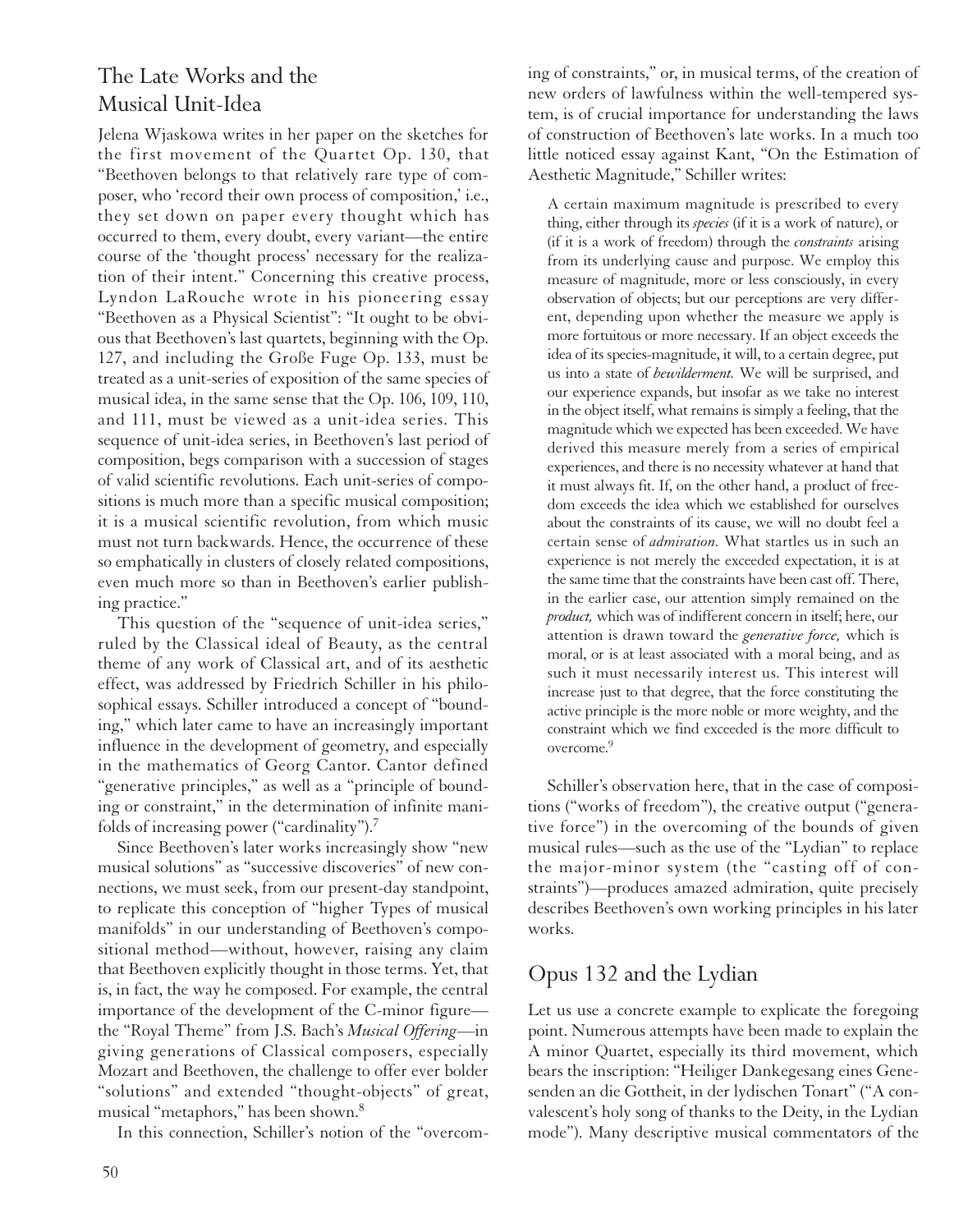FIGURE 1*. Ludwig van Beethoven, String Quartet Op. 132 in A minor, measures 1-12.*



"old school" have ascribed this work, "programmatically," to Beethoven's successful recovery from a serious illness on April 25. A more serious approach, however, is offered in a study by the head of the Beethoven Archive, Sieghard Brandenburg. With the help of sketches, and also from verifiable information about the state of historical knowledge in Beethoven's musical tradition, Brandenburg has been able to present some of the background to the question of the "chorale" and of Beethoven's dealings with the "Lydian."10

But it was the work of Bruce Director *et al.,* that first pointed out an aspect of the "Lydian musical interval" (meaning, narrowly defined, the interval between F and B-natural), which yields a much more far-reaching understanding of the internal composition the entire quartet, as well as of Beethoven's much more complex conception in the opening bars of the first movement. The construction of the entire quartet has been shaped, of course, in a "vocal-recitative" manner, and connections to the Ninth Symphony are quite apparent. But from a compositional standpoint, here in this quartet Beethoven has created a "unit-idea" of the "Lydian interval," whose far-reaching significance has not been adequately recognized heretofore. Already in the eight-measure exposition of this "multiply intertwining manifold" (*Assai sostenuto*), Beethoven, in his juxtaposition of the four

instrumental voices, which are united by the 'cello's playing of the basic interval-idea—a fifth A-E "constrained" by half-steps on either side (the "leading tone" G# upwards, or, in inversion, F downwards)—produces, on every beat beginning with measure 3, an ever denser number of "Lydian intervals"—if we consider merely the "vertical" juxtaposition of the voices. If one then considers the further unfolding of the first movement has a "succession of increasing manifolds" of musical unitideas, we see that Beethoven has created a "generative," but at the same time "constraining" principle (in the form of the Lydian interval). Thus, as is demonstrated in "What Mathematics Can Learn from Classical Music," the sequence  $A-B-C-B-A-A-G\frac{d}{dx}$ , which is actually presented in the 'cello's upper register, can be "replicated" in the mind as the first "derivative" of the preceding "work" of the first ten measures [SEE Figure 1]. This tonesequence has much the appearance of a "motive" or "theme" developed earlier by Haydn and Mozart for thorough-composition; but Beethoven composed it on a new "plane" of manifold lawfulnesses, creating thereby a "new metaphor." This creative process in Beethoven can be better understood today from the standpoint of our knowledge of the development of the Cantor and Riemann's "theory of manifolds." To put it in the words of Georg Cantor (whose 150th birthday was celebrated this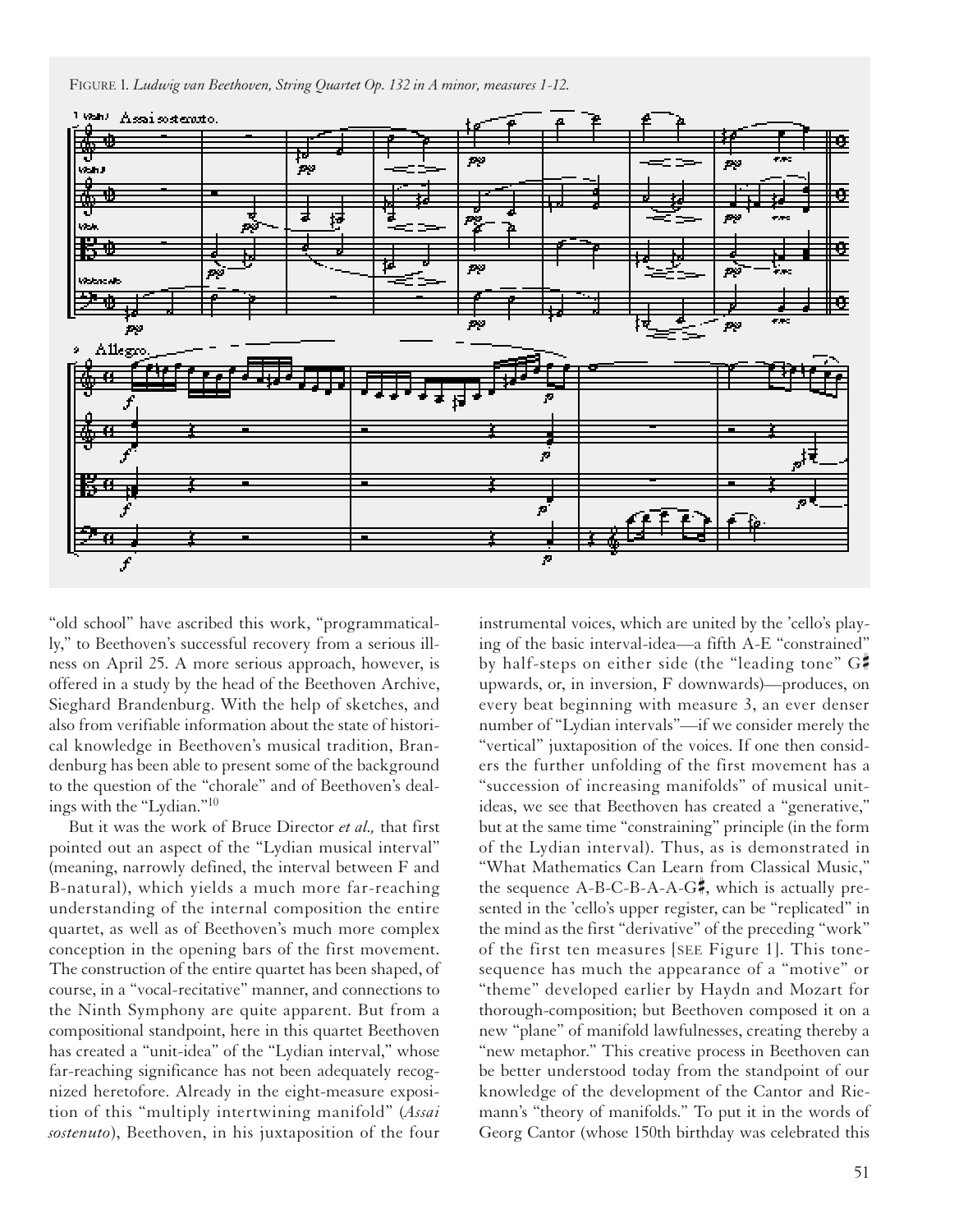year in his hometown of Halle, Germany):

Theory of manifolds: With this term I describe a very comprehensive pedagogical concept which, up to now, I have only attempted to elaborate in the special form of a theory arithmetic or geometric aggregates. Namely, by "manifold" or "aggregate" I generally mean that Many which can be thought of as One—i.e., that totality of determinate elements which can be united into a whole by means of some law; and with this I believe I am defining something related to the Platonic *eidos* or *idea,* and to what Plato, in his dialogue *Philebos, or, The Highest Good,* calls *mikton.* To this, Plato counterposes the *apeiron,* i.e., the Unlimited, Indefinite—which I, for my part, call the non-genuine infinite as well as *peras,* i.e., boundary, and declares the former to be an ordered "mixture" of the latter two.

#### 'The Whole . . . Inside My Head'

It is striking that Beethoven's later works are increasingly dominated by the paradox of "that Many, which can be thought of as One," as the "totality of determinate elements which can be united into a whole."

Beethoven himself, in a number of remarks, referred to the significance of the "whole" in the creative process. Thayer-Deiters-Riemann report in the celebrated *Life of Beethoven*,<sup>11</sup> that among the sketches for the Quartet Op. 95 (circa 1810) one finds the following entry in Beethoven's handwriting: "Sich zu gewöhnen gleich das ganze—alle Stimmen wie es sich zeigt im Kopfe, zu entwerfen" ("Get accustomed right away [to] the whole—sketch out all voices, as it appears in my head.") Thayer (Riemann, Deiters) comments on this: "This surely means (the comma after "Kopfe" is missing in the original) that in the future, Beethoven wanted to accustom himself to jotting down not only the melody lines in his sketchbooks, but also the harmony or contrary voices—the whole, as it sounded within his own imagination. Apparently, he occasionally had the experience that when the same idea re-emerged in his imagination, certain things no longer appeared along with it, and that loss was bothersome to him."<sup>12</sup> It is certainly indisputable that memory is essential in the creation of new works. Yet this commentary fails to acknowledge Beethoven's crucial conviction—that of the Platonic *eidos* or *idea*—which Beethoven expressed in this note to himself.

Thayer also mentioned a recollection of Charles Neate (an English pianist and promulgator of Beethoven's works in England) of a conversation he had in 1815 with Beethoven while on a walk near Baden. Neate was attempting to impose an interpretation of the "Pastoral" Symphony (No. 6) by insisting that Beethoven had a great "gift" for "drawing musical pictures." Beethoven, however (according to Neate) answered by giving an entirely different meaning to the word "picture"—namely, in the sense of the *eidos,* the thought-object: "I always have a picture in my thoughts when I am composing, and I work toward it."13 Here, as in his work on the Quartet Op. 95, Beethoven had in mind "the whole" in the creative sense, and thus the One, in the Platonic sense, which guides the creative process. We are reminded of the correspondence between Schiller and Körner on the musical setting of poems, where Schiller insists that "The music must never just paint words and concern itself with petty games; rather, it must follow only the spirit of the poetry as a whole."

In 1814, Beethoven wrote the following in a letter to Treitschke, who had assisted him in the arduous task of reworking his opera *Fidelio* for a second time: "Now, of course, everything has to happen all at once, and I could more quickly write something completely new, than add the new to the old. The way I am accustomed to write in my instrumental music, too—I always have the whole before my eyes; but here, my whole has been divided up all over the place in a certain way, and I have to think my way into it all over again."<sup>14</sup>

#### Beethoven's Working Methods

Too little emphasis is generally given to the carefulness and constant scientific curiosity which characterized Beethoven's way of working. Even a superficial survey of the subjects and themes which Beethoven jotted down in his sketches (according to Hans Schmidt), gives some reflection of this. Entries include: exercise studies from C.P.E. Bach's *Essay on the True Art of Playing the Clavier,* figured-bass exercises, counterpoint studies and finger études, experiments in the old church modes, liturgical sequences in F major, *Metrics of the German Language* by Voss, etc. Of the numerous works of others which Beethoven copied out by hand, the following are most notable: Handel's *Messiah,* sonnets by Petrarch, J.S. Bach's "Chromatic Fantasy," Mozart's G minor Symphony No. 40, parts of the B-flat minor and B-flat major fugues from Bach's *Well-Tempered Clavier,* Bach's *Art of the Fugue,* the vocal quintet from the first act of Mozart's opera *The Magic Flute,* and Handel's Fugue in G minor.

In his sketchbook entries from the period when he was working on the A minor Quartet in 1825, one finds, alongside everyday matters such as his worries about his nephew and thoughts on current political events, that Beethoven had very special reading interests as well. For example, the pages of his conversation book covering the months of April and May 1825 also contain initial sketches for the A minor Quartet. One particular entry there reveals that Beethoven was also experimenting with tonesequences above which he wrote the word "Dor," i.e., the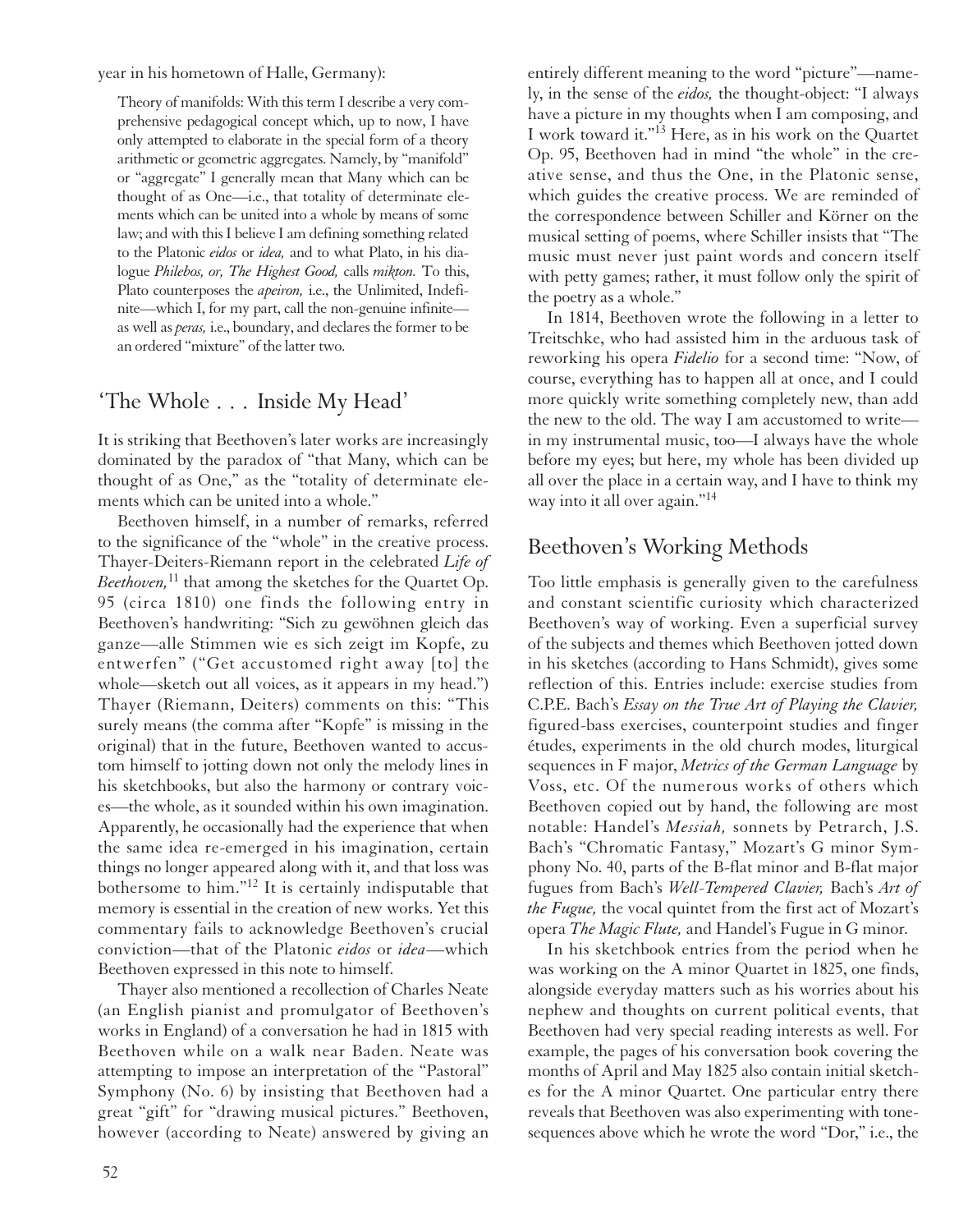Dorian mode. The same page also contains an entry about books for sale: "I.H.F. Meincke's *Handwörterbuch der Metrik* etc. [*Pocket Dictionary of Metrics*] Leipzig 1825." His nephew mentions the price of a book *Schiller's Life.* Following this are further sketches on the quartet's "chorale" section. Below this is a copy of an advertisement from the *Wiener Zeitung* which gives prices for books, including "il parnasso italiano la divina commedia di Dante alighieri—la gerusalemme liberata di Tasso etc." These rather arbitrarily selected pages give some idea of the



*Beethoven's canon, "Doctor, bar death from my gate . . . ."*

literary interests which Beethoven had throughout his adult life—along with Plato, Shakespeare, and Goethe. And, scattered between the lines, one can read about where one can find the best red wine in the city, and advice to Beethoven to stick to a healthy diet: "At lunchtime, instead of stewed beef, you should have steak brought to you, which greatly strengthens you." Further on, his nephew reports on the advice offered by Dr. Braunhofer, who treated Beethoven during his serious illness in April 1825: "You should eat something so that the wind gets pressed out of you," and, once again, there is an admonition to eat only "steak for lunch." On May 11, 1825, having recovered from his illness, Beethoven sent a letter to Dr. Braunhofer, containing the canon "Doktor sperrt das Tor dem Tod, Note hilft auch aus der Not" ("Doctor, bar death from my gate, notes help one out of trouble, too") [SEE facsimile above].

And again one finds notes in Beethoven's hand concerning his nephew Karl: "I see Karl has gotten very pale—the cold mountain air must be at fault for the bleeding." Then a few notes on mundane affairs: "patent pen nib by Gänsekiel etc.," another note that at "the Wallishauer High Market [one can obtain] Schiller's Life by Döring with Schiller's portrait etc. paperb."—a book which his nephew apparently did buy for him later on.

#### Beethoven Research in Russia

In connection with the story of how the A minor Quartet Op. 132 was composed, reference is frequently made to Beethoven's entries in the later, so-called "Moscow Sketchbook," which, like the sketchbooks and loose

sheets at the Beethovenhaus in Bonn ("De Roda," etc.), contains sketches on this quartet. The entries in the Moscow Sketchbook are mostly related to the later movements of the quartet (they also contain sketches for Op. 130). As mentioned above, at present there exists no complete transcription and presentation of all the sketches for the A minor Quartet, and thus no comprehensive discussion of how this quartet came to be. (In 1988, Mrs. Wjaskowa mentioned the existence of a plan for such a study, but so far it has not appeared in print.) In 1927, this sketch-

book was published in facsimile form, along with a description of its content, by Prof. M. Ivanov-Boretzky in *Musikalische Bildung* (Moscow). In his introduction, Professor Boretzky writes: "It has been known for a long time in Russian circles, that somewhere in Moscow there was a Beethoven sketchbook in private hands. In 1910, the renowned scholar of ancient Russian church music S.W. Smolensky published an article in the *Russische Musikzeitung* containing the news that he was in the possession of a remarkable original manuscript— Beethoven's sketchbook." Smolensky wanted to publish it, but he evidently did not do so. Boretzky then reports on earlier diary entries by S. Taneyev, which shed a bit more light on the history of this sketchbook, which is now kept at the Glinka Museum in Moscow.

This little story throws a spotlight on a Beethoven tradition in certain Russian circles, which has a very special significance from our 1995 perspective, now that Leningrad has once again become St. Petersburg.

The late Beethoven scholar Nathan Fischman reports on how the son of Prince Galitzin took the autograph manuscripts of the A minor Quartet and of the Op. 130 quartet from his estate and presented them to the great violinist Joseph Joachim. It is known that Prince Nicolai Borissovitch Galitzin (1794-1866), who was a gifted 'cellist, came into contact with Beethoven in 1822, and in a letter to him, offered him 150 ducats to compose three string quartets—an offer which Beethoven accepted. Beethoven dedicated the three quartets Op. 127, 130, and 132, as well as his Overture to "The Consecration of the House" Op. 124, to Galitzin. It was also this same Prince Galitzin, who interceded with Tsar Alexander I to obtain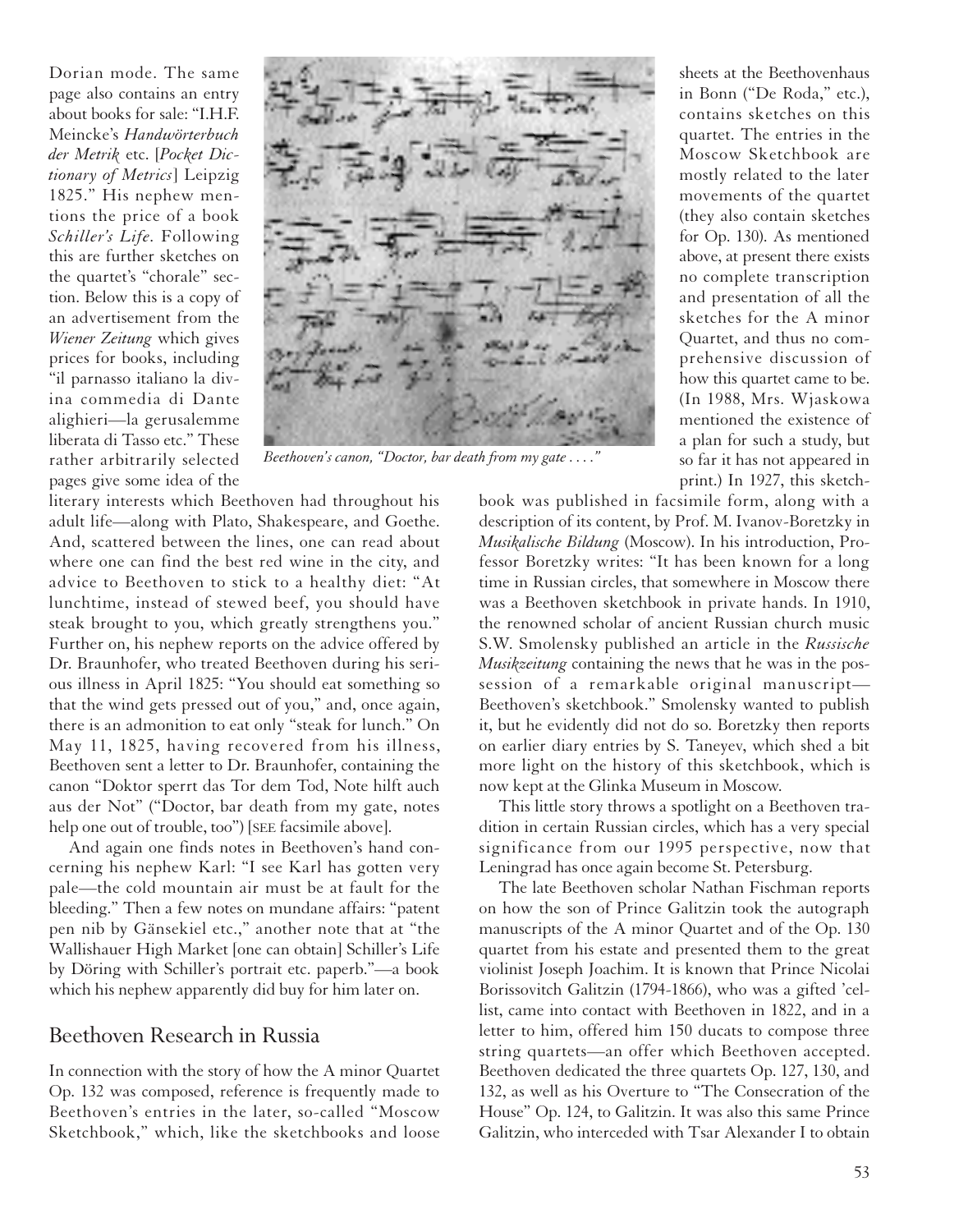*Violinist Joseph Böhm*





*Violinist Joseph Joachim*



prepayment to Beethoven for a fair-copy of the score of the *Missa Solemnis,* and the prince himself also subscribed for an additional copy, which he received in late 1823. It was also he who set into motion preparations for the first full performance of the mass, which occurred on April 7 (March 26 old calendar), 1824 in Petersburg.

As Fischman reports it, the autograph copies of these quartets were not the only items sent to Russia, but also a copy of Beethoven's very first string quartet. This score apparently reached Russia *via* a friend of Beethoven, the violinist Karl Amenda, who traveled to Courland (now western Latvia) in the summer of 1799 on family matters, and later settled in the Latvian city of Talsen. Fischman comments that these quartets "were there [in Russia] long before they had ever appeared in print. This sheds light on a characteristic feature of the Beethoven tradition in Russia at the beginning of the last century: The earliest ones to partake of Beethoven's creativity, were amateur players of string quartets." (For example, in 1804, the String Quartets Op. 18 were played by a family ensemble of J.M. Wielhorsky [1753-1807], one of the founders of the St. Petersburg Philharmonic Society. Seven years later, the Op. 59 quartets, dedicated to Prince A.K. Razumovsky, were performed in Moscow.)

#### Galitzin and Joseph Joachim

On June 21, 1825, Galitzin wrote from Petersburg to Beethoven in Vienna (in French): "Yesterday I received your last letter of June 4, just as we were playing your new quartet, and I can say: with perfection, since Mr. Lipinsky was playing first violin." Galitzin was speaking of the Quartet Op. 127 in E-flat major. He had received the manuscript of this work from Beethoven in March 1825, and one year later, the manuscripts of the other two quartets dedicated to him arrived: Op. 132 (A minor) and Op. 130 (B-flat major). These two latter autographs remained in the family's possession for 36 years. On March 16, 1882, Galitzin's son, the orchestra director Yuri Nikolayevitch, while he was in London, attended a concert performance of the quartet featuring Joseph Joachim. The following day, he wrote this letter to Joachim: "There is no other way that I can express to you the joy with which I listened to your performances yesterday of the great A minor Quartet by Beethoven, than to ask you to accept the enclosed manuscript. Since it is a double memento—of Beethoven, and also of my own father—for me this is, of course, a sacred heirloom. But that is precisely why I consider it the correct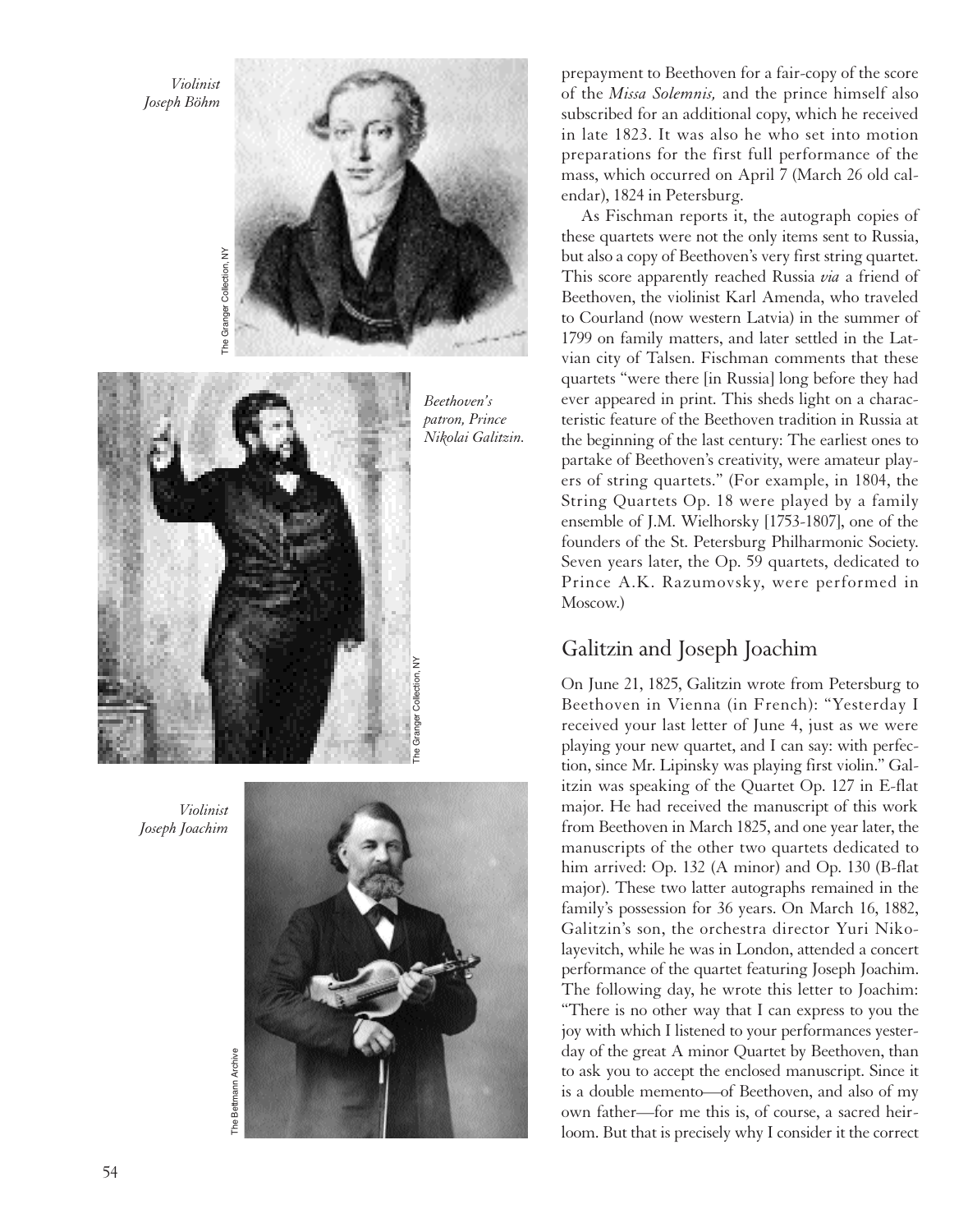thing to do, to place it into Joachim's hands." A postscript to this letter also indicates that along with the autograph of the Quartet Op. 132, Joachim also received from J.N. Galitzin the Quartet Op. 130. In 1889, Joachim took both manuscripts to the newly-founded Beethovenhaus and presented them as a gift. Fischman, in his review of the Beethoven autograph manuscripts in Russia, also mentions sketches for a Ukrainian song (WoO 158/1, No. 6), and sketches for the *adagio* movement of the Hammerklavier Sonata for Piano Op. 106. The second page of the latter book contains notations indicating that in 1844 it was in the possession of J.B. Streicher of Vienna, son of Johann and Nanette Streicher, who were good friends of Beethoven (and also of Schiller).

#### Beethoven, Joseph Böhm, and the Vienna School

Prince Galitzin's son's presentation of the autograph manuscript to Joseph Joachim is testimony to an extraordinary understanding of Beethoven's works and to a "living" Beethoven tradition, traces of which can be felt down to the present day. Consider what happened at the Austrian debut of the first quartet dedicated to Galitzin, Op. 127. Under the direction of Ignaz Schuppanzigh, the performance, on March 6, 1825 went unsatisfactorily; it was merely a "weak *succès d'estime,*" as the violinist Joseph Böhm reported later. The conversation books from that time show that Beethoven held his friend the violinist Schuppanzigh, who had led the Quartet Association for years, as chiefly responsible for the flop. Beethoven and Schuppanzigh got into a nose-to-nose argument (the following reproduces Schuppanzigh's written side of the conversation, with dashes for Beethoven's verbal interruptions; note that Schuppanzigh addresses Beethoven in the extremely formal third person, as "he," "his," and "him"):

Schuppanzigh: His brother is a real dolt. I said that I would not present it [the quartet] before it was really perfected. — — How can he think that of me, after I have certainly acknowledged it to be the greatest quartet ever? — — It is true that we did it too early, and that it didn't come off as it should have; but that wasn't the fault of myself alone, but of all 4 of us.  $\frac{1}{\sqrt{2}}$  a despicable lie.  $\frac{1}{\sqrt{2}}$  and  $\frac{1}{\sqrt{2}}$  and  $\frac{1}{\sqrt{2}}$  and  $\frac{1}{\sqrt{2}}$  are  $\frac{1}{\sqrt{2}}$  and  $\frac{1}{\sqrt{2}}$  are  $\frac{1}{\sqrt{2}}$  and  $\frac{1}{\sqrt{2}}$  are  $\frac{1}{\sqrt{2}}$  and  $\frac{1}{\sqrt{2}}$  are  $\frac{1}{\$ babbling, I'm not capable of saying such a thing. — — I was misunderstood, I said that I didn't want to give [it] on the following Sunday, because it's still too new and too difficult for us. — — Does he, then, believe everything his brother says? I haven't seen his brother since the quartet. — — Who adores him more than I do? — Give me my part to study, and then a week from tomorrow we'll give it as well as it's in our power to do. — — Believe me, there's a whole pack of hangmen here, who don't know what to say about me when it comes to performance technique, they can't get

## The Böhm Family and Georg Cantor

Ine of the remarkable aspects of our celebration of Ludwig van Beethoven's 225th birthday, is the fact that, from our present-day vantage-point, important affinities in the domain of the history of ideas, also show amazing historical family connections. Georg Cantor's pioneering accomplishments in creating the theory of manifolds ("theory of aggregates") are rather well known. Earlier in his life, however, Cantor had great enthusiasm for pursuing an artistic career. He was born in 1845 in St. Petersburg. Since 1834-35, his father had had a successful brokerage business there. Cantor's mother, Marie Böhm, came from a very well-known family. Her father, Franz Ludwig Böhm, was director of the Imperial Opera in Petersburg. And beginning in 1819, Franz's brother Josef, born in Hungary, was professor for violin at the Vienna Conservatory—the same person whom Beethoven called upon to play his E-flat quartet. Georg Cantor's brother is said to have been a proficient pianist; Cantor's daughter Else became a well known singer and music teacher.

anywhere near me, and so they come around, infected with such piggishness, it's all from the Büring Conservatorial Appendix [Schuppanzigh means Pieringer (the second violinist) and Merk, who were employed by the conservatory and who were performing quartets along with Böhm] — — Just let his brother tell me that to my face. — — Sure, I have played it often. - - It's certainly not any more difficult than the 2nd or 3rd [quartet]. Böhm isn't capable of playing his quartet right, I insist. . . . The public quartet performances go as well together that way, as they could possibly go. There aren't any mechanical difficulties in there, it's only the originality that makes it difficult, which you can't grasp at first sight. — — If Böhm gives it for his benefit, I have nothing else to add; but if nothing comes of it, just give it back to me again, and I promise it will go well. — — He mustn't imagine that it really went off all that badly; at these few rehearsals it went quite well. — — I'm absolutely not saying that it went perfectly. — — I just said that I can't be angry at him over the fact that this obsecenity is just his brother's stupid babblings.15

But despite Schuppanzigh's pleas, Beethoven, finally fed up with Schuppanzigh's evidently slapdash playing, entrusted Joseph Böhm with the task of performing this quartet. Böhm later reports, very precisely:

When he heard this, Beethoven flew into a rage, and both the public and the performers were taken to task with harsh words. Beethoven could not rest until vengeance had